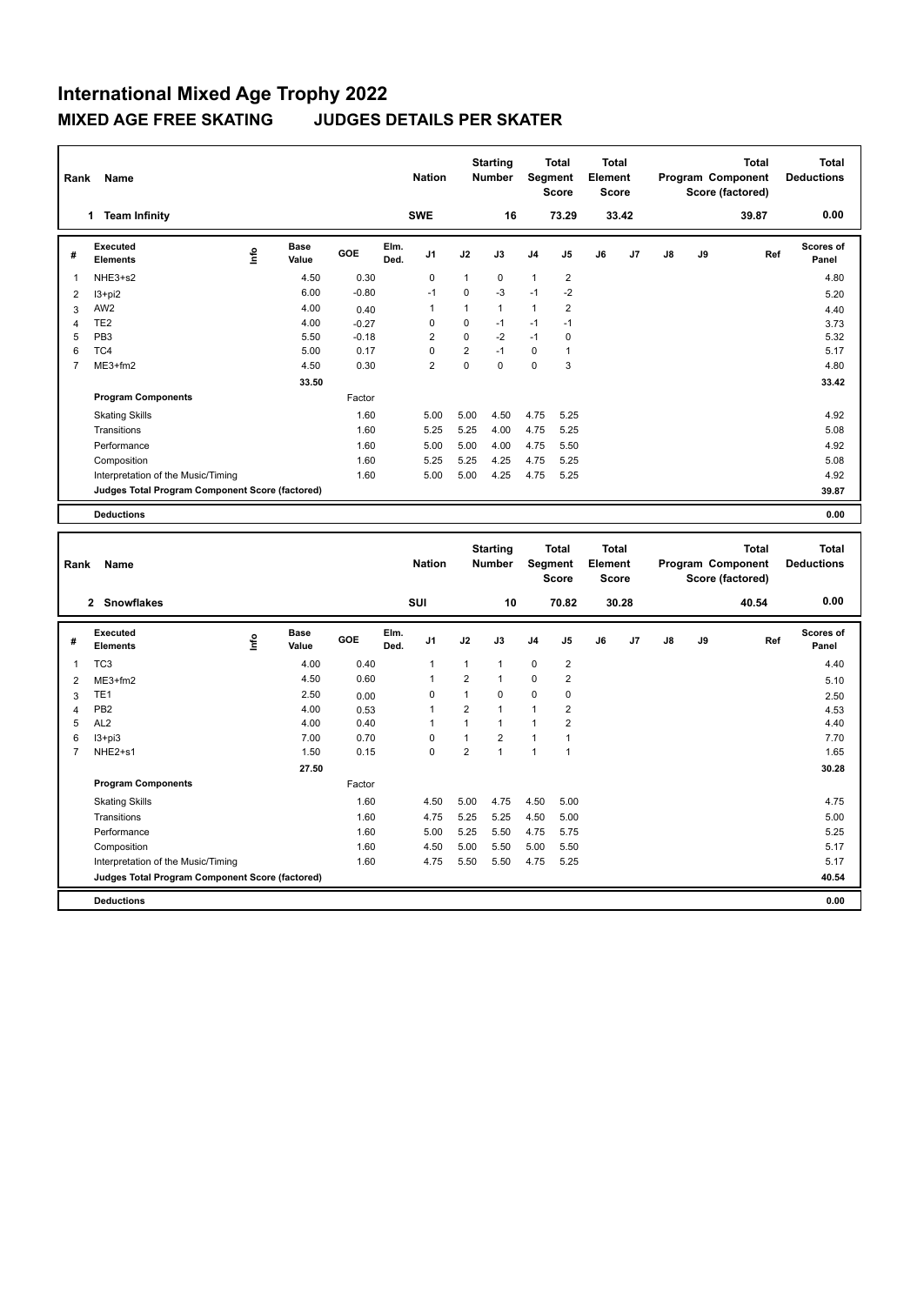| Rank           | Name                                            |    |               |        |              | <b>Nation</b>  |                | <b>Starting</b><br><b>Number</b> |                | <b>Total</b><br>Segment<br><b>Score</b> | <b>Total</b><br>Element<br><b>Score</b> |       |    |    | <b>Total</b><br>Program Component<br>Score (factored) | <b>Total</b><br><b>Deductions</b> |
|----------------|-------------------------------------------------|----|---------------|--------|--------------|----------------|----------------|----------------------------------|----------------|-----------------------------------------|-----------------------------------------|-------|----|----|-------------------------------------------------------|-----------------------------------|
|                | <b>Team Butterfl'ice</b><br>3                   |    |               |        |              | <b>GER</b>     |                | 13                               |                | 64.27                                   |                                         | 26.41 |    |    | 37.86                                                 | 0.00                              |
| #              | Executed<br><b>Elements</b>                     | ۴ů | Base<br>Value | GOE    | Elm.<br>Ded. | J <sub>1</sub> | J2             | J3                               | J <sub>4</sub> | J <sub>5</sub>                          | J6                                      | J7    | J8 | J9 | Ref                                                   | Scores of<br>Panel                |
| 1              | AL <sub>2</sub>                                 |    | 4.00          | 0.53   |              | $\overline{1}$ | $\overline{2}$ | $\mathbf{1}$                     | $\mathbf{1}$   | $\overline{2}$                          |                                         |       |    |    |                                                       | 4.53                              |
| 2              | $ME2+fm2$                                       |    | 3.50          | 0.58   |              | $\overline{2}$ | $\overline{2}$ | $\mathbf{1}$                     | 1              | 3                                       |                                         |       |    |    |                                                       | 4.08                              |
| 3              | TE <sub>1</sub>                                 |    | 2.50          | 0.00   |              | 0              | 0              | $-1$                             | $\mathbf{1}$   | 0                                       |                                         |       |    |    |                                                       | 2.50                              |
| 4              | $12+pi2$                                        |    | 5.00          | 0.00   |              | 0              | 0              | 0                                | 0              | 0                                       |                                         |       |    |    |                                                       | 5.00                              |
| 5              | NHE <sub>2+s1</sub>                             |    | 1.50          | 0.00   |              | 0              | $\Omega$       | $\Omega$                         | 0              | 1                                       |                                         |       |    |    |                                                       | 1.50                              |
| 6              | PB <sub>2</sub>                                 |    | 4.00          | 0.40   |              | $\overline{1}$ | $\mathbf{1}$   | $\mathbf{1}$                     | $\Omega$       | $\overline{2}$                          |                                         |       |    |    |                                                       | 4.40                              |
| $\overline{7}$ | TC <sub>3</sub>                                 |    | 4.00          | 0.40   |              | $\overline{1}$ | 1              | $\mathbf{1}$                     | 1              | $\overline{1}$                          |                                         |       |    |    |                                                       | 4.40                              |
|                |                                                 |    | 24.50         |        |              |                |                |                                  |                |                                         |                                         |       |    |    |                                                       | 26.41                             |
|                | <b>Program Components</b>                       |    |               | Factor |              |                |                |                                  |                |                                         |                                         |       |    |    |                                                       |                                   |
|                | <b>Skating Skills</b>                           |    |               | 1.60   |              | 4.50           | 4.75           | 4.75                             | 4.50           | 4.50                                    |                                         |       |    |    |                                                       | 4.58                              |
|                | Transitions                                     |    |               | 1.60   |              | 4.75           | 5.00           | 4.75                             | 4.50           | 4.50                                    |                                         |       |    |    |                                                       | 4.67                              |
|                | Performance                                     |    |               | 1.60   |              | 5.00           | 4.75           | 4.50                             | 4.75           | 5.00                                    |                                         |       |    |    |                                                       | 4.83                              |
|                | Composition                                     |    |               | 1.60   |              | 5.00           | 5.00           | 5.25                             | 4.50           | 4.50                                    |                                         |       |    |    |                                                       | 4.83                              |
|                | Interpretation of the Music/Timing              |    |               | 1.60   |              | 4.75           | 5.00           | 5.00                             | 4.25           | 4.50                                    |                                         |       |    |    |                                                       | 4.75                              |
|                | Judges Total Program Component Score (factored) |    |               |        |              |                |                |                                  |                |                                         |                                         |       |    |    |                                                       | 37.86                             |
|                | <b>Deductions</b>                               |    |               |        |              |                |                |                                  |                |                                         |                                         |       |    |    |                                                       | 0.00                              |

| Rank           | <b>Name</b>                                     |    |                         |         |              | <b>Nation</b>  |              | <b>Starting</b><br><b>Number</b> |                | <b>Total</b><br>Segment<br><b>Score</b> | <b>Total</b><br>Element<br><b>Score</b> |       |    |    | <b>Total</b><br>Program Component<br>Score (factored) | Total<br><b>Deductions</b> |
|----------------|-------------------------------------------------|----|-------------------------|---------|--------------|----------------|--------------|----------------------------------|----------------|-----------------------------------------|-----------------------------------------|-------|----|----|-------------------------------------------------------|----------------------------|
|                | 4 Etincelles                                    |    |                         |         |              | <b>FRA</b>     |              | 17                               |                | 56.56                                   |                                         | 23.70 |    |    | 33.86                                                 | $-1.00$                    |
| #              | Executed<br><b>Elements</b>                     | ۴ů | <b>Base</b><br>Value    | GOE     | Elm.<br>Ded. | J <sub>1</sub> | J2           | J3                               | J <sub>4</sub> | J <sub>5</sub>                          | J6                                      | J7    | J8 | J9 | Ref                                                   | <b>Scores of</b><br>Panel  |
| 1              | TC <sub>2</sub>                                 |    | 3.00                    | 0.30    |              | 1              | $\mathbf{1}$ | $\mathbf 0$                      | $\mathbf{1}$   | $\overline{\mathbf{c}}$                 |                                         |       |    |    |                                                       | 3.30                       |
| $\overline{2}$ | PB <sub>2</sub>                                 | F  | 4.00                    | $-0.80$ |              | $-1$           | $-2$         | $-2$                             | $-2$           | $-3$                                    |                                         |       |    |    |                                                       | 3.20                       |
| 3              | $ME2+fm2$                                       |    | 3.50                    | 0.35    |              | 1              | 1            | $\mathbf 0$                      | $\mathbf{1}$   | 2                                       |                                         |       |    |    |                                                       | 3.85                       |
| Δ              | TE <sub>1</sub>                                 |    | 2.50                    | $-0.25$ |              | $-2$           | $-1$         | $-1$                             | $-1$           | $-1$                                    |                                         |       |    |    |                                                       | 2.25                       |
| 5              | AL <sub>2</sub>                                 |    | 4.00                    | 0.27    |              | 2              | 1            | 1                                | $\mathbf 0$    | 0                                       |                                         |       |    |    |                                                       | 4.27                       |
| 6              | $12 + pi2$                                      |    | 5.00                    | 0.33    |              | 1              | 1            | 1                                | 0              | 0                                       |                                         |       |    |    |                                                       | 5.33                       |
| 7              | NHE2+s1                                         |    | 1.50                    | 0.00    |              | 0              | 0            | $\mathbf 0$                      | $\mathbf 0$    | 0                                       |                                         |       |    |    |                                                       | 1.50                       |
|                |                                                 |    | 23.50                   |         |              |                |              |                                  |                |                                         |                                         |       |    |    |                                                       | 23.70                      |
|                | <b>Program Components</b>                       |    |                         | Factor  |              |                |              |                                  |                |                                         |                                         |       |    |    |                                                       |                            |
|                | <b>Skating Skills</b>                           |    |                         | 1.60    |              | 4.25           | 4.25         | 4.25                             | 4.25           | 4.00                                    |                                         |       |    |    |                                                       | 4.25                       |
|                | Transitions                                     |    |                         | 1.60    |              | 4.50           | 4.00         | 4.00                             | 4.50           | 4.25                                    |                                         |       |    |    |                                                       | 4.25                       |
|                | Performance                                     |    |                         | 1.60    |              | 4.25           | 4.00         | 3.75                             | 4.25           | 4.00                                    |                                         |       |    |    |                                                       | 4.08                       |
|                | Composition                                     |    |                         | 1.60    |              | 4.75           | 4.25         | 4.25                             | 4.50           | 4.25                                    |                                         |       |    |    |                                                       | 4.33                       |
|                | Interpretation of the Music/Timing              |    |                         | 1.60    |              | 4.25           | 4.25         | 4.25                             | 4.50           | 4.00                                    |                                         |       |    |    |                                                       | 4.25                       |
|                | Judges Total Program Component Score (factored) |    |                         |         |              |                |              |                                  |                |                                         |                                         |       |    |    | 33.86                                                 |                            |
|                | <b>Deductions</b>                               |    | Interruption in excess: | $-0.50$ |              |                |              |                                  | Falls:         | $-0.50$                                 |                                         |       |    |    |                                                       | $-1.00$                    |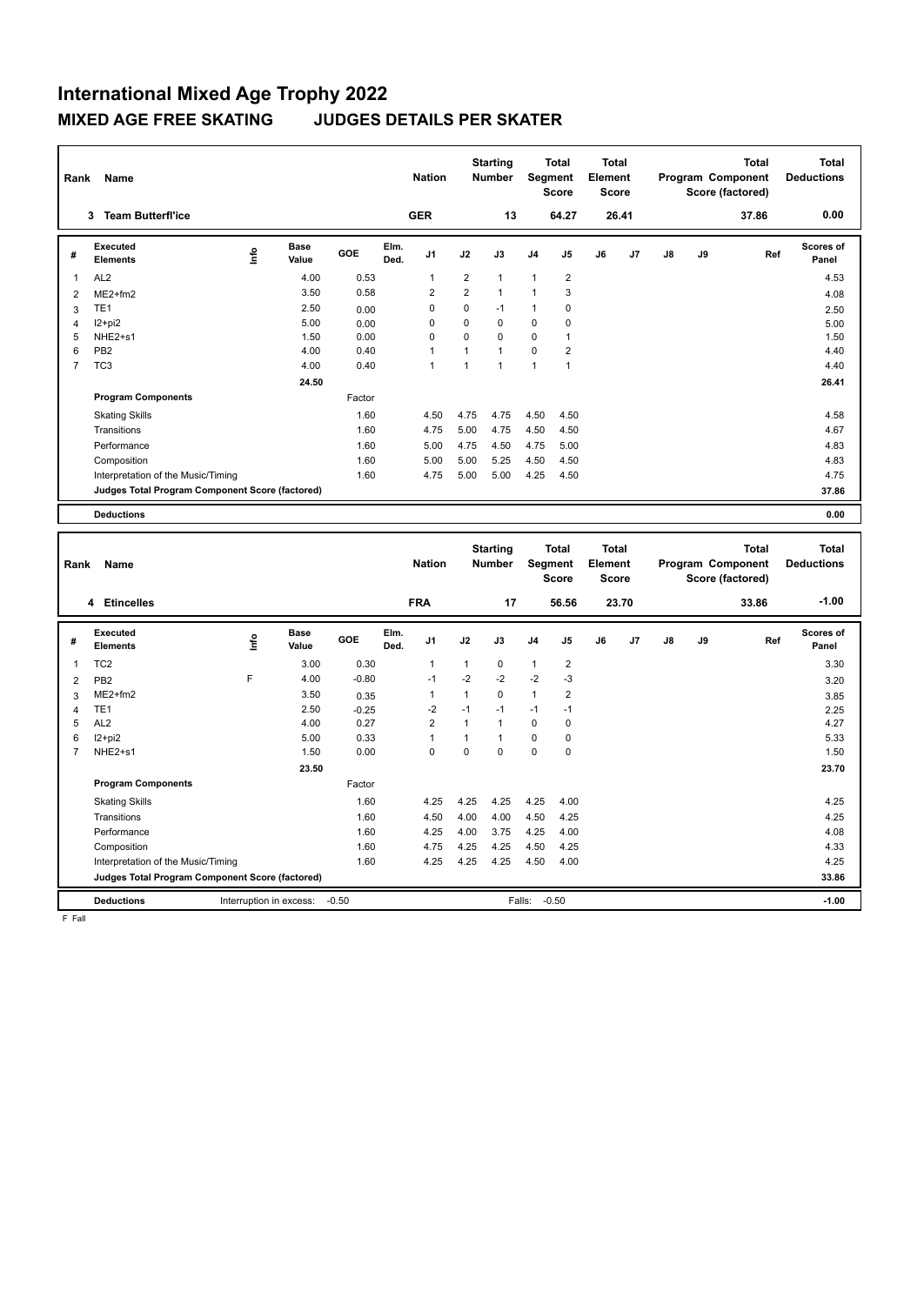| Rank           | Name                                            |      |                      |         |              | <b>Nation</b> |             | <b>Starting</b><br><b>Number</b> | Segment        | <b>Total</b><br><b>Score</b> | <b>Total</b><br>Element<br><b>Score</b> |                |    |    | <b>Total</b><br>Program Component<br>Score (factored) | <b>Total</b><br><b>Deductions</b> |
|----------------|-------------------------------------------------|------|----------------------|---------|--------------|---------------|-------------|----------------------------------|----------------|------------------------------|-----------------------------------------|----------------|----|----|-------------------------------------------------------|-----------------------------------|
|                | <b>Munich Synergy</b><br>5                      |      |                      |         |              | <b>GER</b>    |             | 6                                |                | 53.26                        |                                         | 21.09          |    |    | 32.67                                                 | $-0.50$                           |
| #              | Executed<br><b>Elements</b>                     | lnfo | <b>Base</b><br>Value | GOE     | Elm.<br>Ded. | J1            | J2          | J3                               | J <sub>4</sub> | J5                           | J6                                      | J <sub>7</sub> | J8 | J9 | Ref                                                   | <b>Scores of</b><br>Panel         |
| 1              | <b>TEB</b>                                      |      | 1.50                 | $-0.20$ |              | $-1$          | $-1$        | $-2$                             | $-2$           | $-1$                         |                                         |                |    |    |                                                       | 1.30                              |
| $\overline{2}$ | AL <sub>2</sub>                                 |      | 4.00                 | $-0.93$ |              | $-2$          | $-2$        | $-3$                             | $-3$           | $-2$                         |                                         |                |    |    |                                                       | 3.07                              |
| 3              | $12+pi2$                                        |      | 5.00                 | $-0.33$ |              | $-1$          | $-2$        | $-1$                             | $\mathbf 0$    | 0                            |                                         |                |    |    |                                                       | 4.67                              |
| $\overline{4}$ | TC <sub>2</sub>                                 |      | 3.00                 | 0.10    |              | 0             | $-2$        | $\mathbf 0$                      | $\mathbf{1}$   | $\overline{\mathbf{c}}$      |                                         |                |    |    |                                                       | 3.10                              |
| 5              | PB <sub>2</sub>                                 |      | 4.00                 | 0.00    |              | 0             | 0           | $-1$                             | 0              | 1                            |                                         |                |    |    |                                                       | 4.00                              |
| 6              | $ME2+fm2$                                       |      | 3.50                 | 0.00    |              | 0             | 0           | $\Omega$                         | $-1$           | 0                            |                                         |                |    |    |                                                       | 3.50                              |
| 7              | NHE2+s1                                         |      | 1.50                 | $-0.05$ |              | $-2$          | $\mathbf 0$ | $-1$                             | $\mathbf 0$    | $\overline{1}$               |                                         |                |    |    |                                                       | 1.45                              |
|                |                                                 |      | 22.50                |         |              |               |             |                                  |                |                              |                                         |                |    |    |                                                       | 21.09                             |
|                | <b>Program Components</b>                       |      |                      | Factor  |              |               |             |                                  |                |                              |                                         |                |    |    |                                                       |                                   |
|                | <b>Skating Skills</b>                           |      |                      | 1.60    |              | 3.75          | 3.75        | 4.25                             | 4.00           | 4.50                         |                                         |                |    |    |                                                       | 4.00                              |
|                | Transitions                                     |      |                      | 1.60    |              | 4.00          | 3.75        | 3.75                             | 4.25           | 4.75                         |                                         |                |    |    |                                                       | 4.00                              |
|                | Performance                                     |      |                      | 1.60    |              | 4.00          | 3.50        | 3.75                             | 4.25           | 4.50                         |                                         |                |    |    |                                                       | 4.00                              |
|                | Composition                                     |      |                      | 1.60    |              | 4.25          | 4.00        | 4.00                             | 4.50           | 5.00                         |                                         |                |    |    |                                                       | 4.25                              |
|                | Interpretation of the Music/Timing              |      |                      | 1.60    |              | 4.00          | 3.75        | 4.00                             | 4.50           | 4.50                         |                                         |                |    |    |                                                       | 4.17                              |
|                | Judges Total Program Component Score (factored) |      |                      |         |              |               |             |                                  |                |                              |                                         |                |    |    |                                                       | 32.67                             |
|                | <b>Deductions</b>                               |      | Falls:               | $-0.50$ |              |               |             |                                  |                |                              |                                         |                |    |    |                                                       | $-0.50$                           |

| Rank           | Name                                            |      |                      |            |              | <b>Nation</b>  |          | <b>Starting</b><br><b>Number</b> | Segment        | <b>Total</b><br><b>Score</b> | Total<br>Element<br><b>Score</b> |       |               |    | <b>Total</b><br>Program Component<br>Score (factored) | <b>Total</b><br><b>Deductions</b> |
|----------------|-------------------------------------------------|------|----------------------|------------|--------------|----------------|----------|----------------------------------|----------------|------------------------------|----------------------------------|-------|---------------|----|-------------------------------------------------------|-----------------------------------|
|                | Olimpia Team Como<br>6                          |      |                      |            |              | <b>ITA</b>     |          | 1                                |                | 52.20                        |                                  | 21.77 |               |    | 30.93                                                 | $-0.50$                           |
| #              | Executed<br><b>Elements</b>                     | lnfo | <b>Base</b><br>Value | <b>GOE</b> | Elm.<br>Ded. | J <sub>1</sub> | J2       | J3                               | J <sub>4</sub> | J <sub>5</sub>               | J6                               | J7    | $\mathsf{J}8$ | J9 | Ref                                                   | <b>Scores of</b><br>Panel         |
| 1              | AL <sub>2</sub>                                 |      | 4.00                 | 0.40       |              | 1              | 1        | $\mathbf{1}$                     | $\mathbf{1}$   | $\overline{2}$               |                                  |       |               |    |                                                       | 4.40                              |
| $\overline{2}$ | PB <sub>2</sub>                                 |      | 4.00                 | 0.00       |              | 0              | $\Omega$ | $\Omega$                         | $\mathbf 0$    | 1                            |                                  |       |               |    |                                                       | 4.00                              |
| 3              | NHE2+s1                                         |      | 1.50                 | 0.00       |              | $-1$           | 0        | 0                                | 0              | 1                            |                                  |       |               |    |                                                       | 1.50                              |
| 4              | $ME2+fm1$                                       |      | 2.00                 | $-0.13$    |              | 0              | $-1$     | $-1$                             | $-1$           | 3                            |                                  |       |               |    |                                                       | 1.87                              |
| 5              | <b>TEB</b>                                      |      | 1.50                 | $-0.50$    |              | $-4$           | $-3$     | -3                               | $-4$           | -3                           |                                  |       |               |    |                                                       | 1.00                              |
| 6              | TC <sub>3</sub>                                 |      | 4.00                 | 0.00       |              | $\Omega$       | $\Omega$ | $\Omega$                         | $\mathbf 0$    | 2                            |                                  |       |               |    |                                                       | 4.00                              |
| 7              | $12+pi2$                                        |      | 5.00                 | 0.00       |              | $-1$           | 0        | $\Omega$                         | $\Omega$       | $\overline{2}$               |                                  |       |               |    |                                                       | 5.00                              |
|                |                                                 |      | 22.00                |            |              |                |          |                                  |                |                              |                                  |       |               |    |                                                       | 21.77                             |
|                | <b>Program Components</b>                       |      |                      | Factor     |              |                |          |                                  |                |                              |                                  |       |               |    |                                                       |                                   |
|                | <b>Skating Skills</b>                           |      |                      | 1.60       |              | 3.50           | 3.75     | 4.50                             | 3.25           | 4.75                         |                                  |       |               |    |                                                       | 3.92                              |
|                | Transitions                                     |      |                      | 1.60       |              | 3.50           | 3.75     | 4.25                             | 3.50           | 5.25                         |                                  |       |               |    |                                                       | 3.83                              |
|                | Performance                                     |      |                      | 1.60       |              | 3.25           | 3.75     | 3.75                             | 3.00           | 5.25                         |                                  |       |               |    |                                                       | 3.58                              |
|                | Composition                                     |      |                      | 1.60       |              | 3.50           | 4.00     | 4.50                             | 3.50           | 5.00                         |                                  |       |               |    |                                                       | 4.00                              |
|                | Interpretation of the Music/Timing              |      |                      | 1.60       |              | 3.25           | 4.25     | 4.50                             | 3.25           | 5.00                         |                                  |       |               |    |                                                       | 4.00                              |
|                | Judges Total Program Component Score (factored) |      |                      |            |              |                |          |                                  |                |                              |                                  |       |               |    |                                                       | 30.93                             |
|                | <b>Deductions</b>                               |      | Falls:               | $-0.50$    |              |                |          |                                  |                |                              |                                  |       |               |    |                                                       | $-0.50$                           |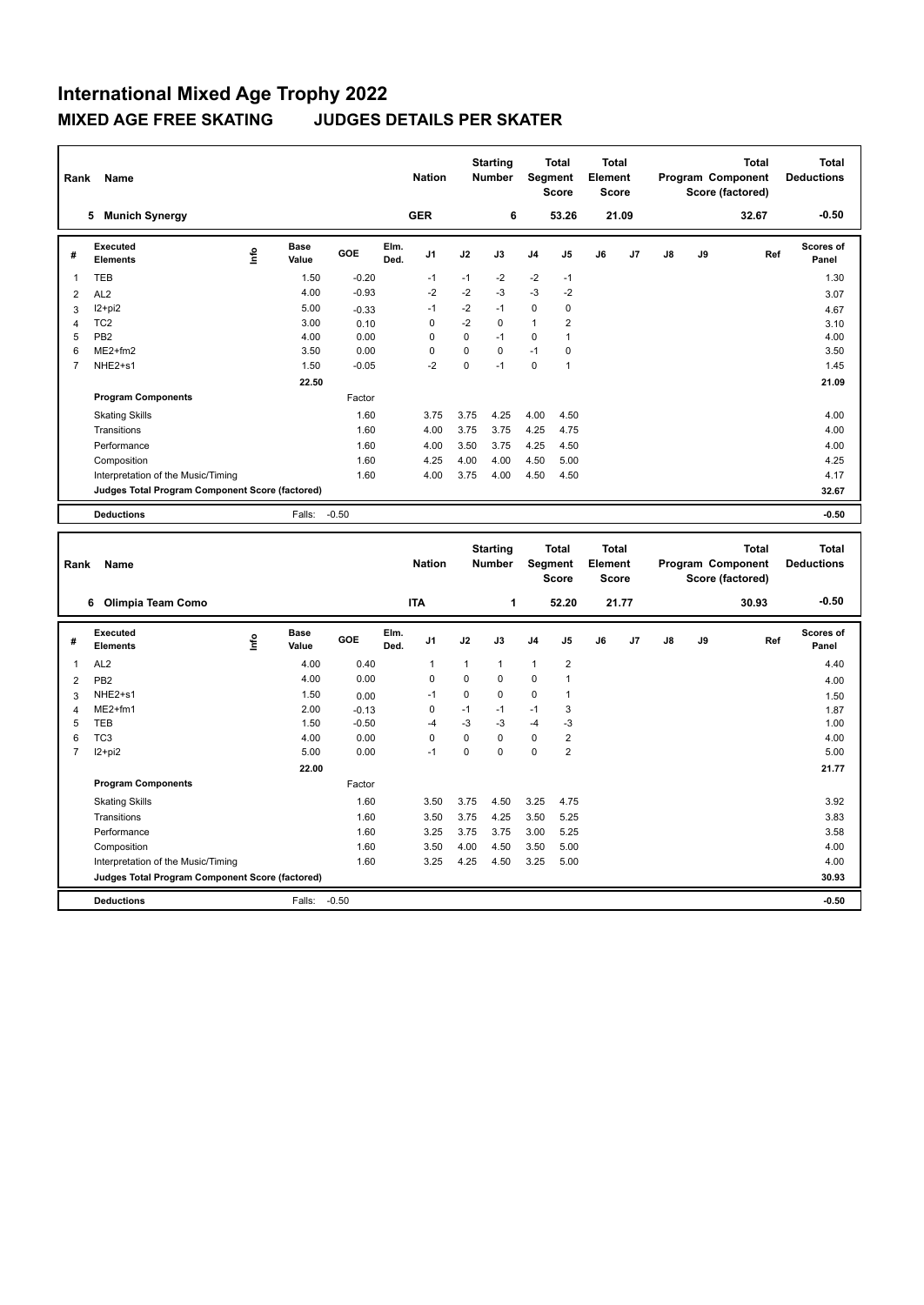| Rank | Name                                            |                         |                      |         |              | <b>Nation</b>  |                | <b>Starting</b><br>Number |                | <b>Total</b><br>Segment<br><b>Score</b> | Total<br>Element<br><b>Score</b> |                |    |    | <b>Total</b><br>Program Component<br>Score (factored) | <b>Total</b><br><b>Deductions</b> |
|------|-------------------------------------------------|-------------------------|----------------------|---------|--------------|----------------|----------------|---------------------------|----------------|-----------------------------------------|----------------------------------|----------------|----|----|-------------------------------------------------------|-----------------------------------|
|      | <b>Saxony Ice Pearls</b><br>$\overline{7}$      |                         |                      |         |              | <b>GER</b>     |                | 15                        |                | 51.81                                   |                                  | 21.91          |    |    | 32.40                                                 | $-2.50$                           |
| #    | Executed<br><b>Elements</b>                     | ۴                       | <b>Base</b><br>Value | GOE     | Elm.<br>Ded. | J <sub>1</sub> | J2             | J3                        | J <sub>4</sub> | J <sub>5</sub>                          | J6                               | J <sub>7</sub> | J8 | J9 | Ref                                                   | <b>Scores of</b><br>Panel         |
| 1    | AW <sub>2</sub>                                 |                         | 4.00                 | 0.67    |              | $\overline{2}$ | $\overline{2}$ |                           | $\mathbf{1}$   | $\overline{\mathbf{c}}$                 |                                  |                |    |    |                                                       | 4.67                              |
| 2    | $ME2+fm2$                                       |                         | 3.50                 | 0.47    |              | $\overline{1}$ | $\overline{2}$ | 1                         | 0              | $\overline{\mathbf{c}}$                 |                                  |                |    |    |                                                       | 3.97                              |
| 3    | PB <sub>2</sub>                                 |                         | 4.00                 | 0.27    |              |                | 1              | 1                         | 0              | 0                                       |                                  |                |    |    |                                                       | 4.27                              |
| 4    | TC <sub>2</sub>                                 |                         | 3.00                 | 0.00    |              | $-2$           | 0              | $\Omega$                  | 0              | $\overline{2}$                          |                                  |                |    |    |                                                       | 3.00                              |
| 5    | NHE2+s1                                         | F                       | 1.50                 | $-0.55$ |              | $-3$           | $-4$           | $-4$                      | $-5$           | $-3$                                    |                                  |                |    |    |                                                       | 0.95                              |
| 6    | I2+pi1                                          | F                       | 4.00                 | $-1.20$ |              | $-3$           | $-3$           | $-3$                      | $-4$           | $-3$                                    |                                  |                |    |    |                                                       | 2.80                              |
| 7    | TE <sub>1</sub>                                 |                         | 2.50                 | $-0.25$ |              | $-2$           | $-1$           | $-1$                      | $-1$           | 0                                       |                                  |                |    |    |                                                       | 2.25                              |
|      |                                                 |                         | 22.50                |         |              |                |                |                           |                |                                         |                                  |                |    |    |                                                       | 21.91                             |
|      | <b>Program Components</b>                       |                         |                      | Factor  |              |                |                |                           |                |                                         |                                  |                |    |    |                                                       |                                   |
|      | <b>Skating Skills</b>                           |                         |                      | 1.60    |              | 4.25           | 4.25           | 4.50                      | 4.00           | 4.00                                    |                                  |                |    |    |                                                       | 4.17                              |
|      | Transitions                                     |                         |                      | 1.60    |              | 4.50           | 4.00           | 4.25                      | 3.25           | 4.50                                    |                                  |                |    |    |                                                       | 4.25                              |
|      | Performance                                     |                         |                      | 1.60    |              | 3.50           | 3.50           | 3.50                      | 3.25           | 3.75                                    |                                  |                |    |    |                                                       | 3.50                              |
|      | Composition                                     |                         |                      | 1.60    |              | 5.00           | 4.25           | 4.25                      | 4.00           | 4.50                                    |                                  |                |    |    |                                                       | 4.33                              |
|      | Interpretation of the Music/Timing              |                         |                      | 1.60    |              | 5.00           | 4.00           | 3.75                      | 3.50           | 4.25                                    |                                  |                |    |    |                                                       | 4.00                              |
|      | Judges Total Program Component Score (factored) |                         |                      |         |              |                |                |                           |                |                                         |                                  |                |    |    |                                                       | 32.40                             |
|      | <b>Deductions</b>                               | Interruption in excess: |                      | $-0.50$ |              |                |                |                           | Falls:         | $-2.00$                                 |                                  |                |    |    |                                                       | $-2.50$                           |

F Fall

| Rank           | <b>Name</b><br><b>Hermines</b><br>8             |                         |                      |         |              | <b>Nation</b><br><b>FRA</b> |          | <b>Starting</b><br><b>Number</b><br>14 | Segment        | <b>Total</b><br><b>Score</b><br>51.57 | <b>Total</b><br>Element<br>Score | 20.93 |    |    | <b>Total</b><br>Program Component<br>Score (factored)<br>32.14 | <b>Total</b><br><b>Deductions</b><br>$-1.50$ |
|----------------|-------------------------------------------------|-------------------------|----------------------|---------|--------------|-----------------------------|----------|----------------------------------------|----------------|---------------------------------------|----------------------------------|-------|----|----|----------------------------------------------------------------|----------------------------------------------|
| #              | <b>Executed</b><br><b>Elements</b>              | lnfo                    | <b>Base</b><br>Value | GOE     | Elm.<br>Ded. | J <sub>1</sub>              | J2       | J3                                     | J <sub>4</sub> | J <sub>5</sub>                        | J6                               | J7    | J8 | J9 | Ref                                                            | Scores of<br>Panel                           |
| 1              | PB <sub>2</sub>                                 | F                       | 4.00                 | $-1.60$ |              | $-5$                        | $-4$     | $-4$                                   | $-3$           | $-4$                                  |                                  |       |    |    |                                                                | 2.40                                         |
| 2              | AW <sub>2</sub>                                 |                         | 4.00                 | 0.13    |              | 0                           | 0        | $\mathbf{1}$                           | $\mathbf 0$    | $\mathbf{1}$                          |                                  |       |    |    |                                                                | 4.13                                         |
| 3              | TE <sub>1</sub>                                 |                         | 2.50                 | $-0.25$ |              | $-1$                        | $-1$     | $-2$                                   | $-1$           | $-1$                                  |                                  |       |    |    |                                                                | 2.25                                         |
| 4              | $12+pi2$                                        |                         | 5.00                 | $-0.17$ |              | $-1$                        | $-1$     | 0                                      | 0              | $\mathbf{1}$                          |                                  |       |    |    |                                                                | 4.83                                         |
| 5              | NHE2+s1                                         |                         | 1.50                 | $-0.05$ |              | $-1$                        | $\Omega$ | $-1$                                   | 0              | 0                                     |                                  |       |    |    |                                                                | 1.45                                         |
| 6              | $ME2+fm1$                                       |                         | 2.00                 | $-0.13$ |              | 0                           | $-1$     | $-1$                                   | $-1$           | 0                                     |                                  |       |    |    |                                                                | 1.87                                         |
| $\overline{7}$ | TC <sub>3</sub>                                 |                         | 4.00                 | 0.00    |              | $\Omega$                    | $\Omega$ | 0                                      | $\mathbf 0$    | $\Omega$                              |                                  |       |    |    |                                                                | 4.00                                         |
|                |                                                 |                         | 23.00                |         |              |                             |          |                                        |                |                                       |                                  |       |    |    |                                                                | 20.93                                        |
|                | <b>Program Components</b>                       |                         |                      | Factor  |              |                             |          |                                        |                |                                       |                                  |       |    |    |                                                                |                                              |
|                | <b>Skating Skills</b>                           |                         |                      | 1.60    |              | 4.00                        | 4.00     | 4.25                                   | 4.00           | 4.00                                  |                                  |       |    |    |                                                                | 4.00                                         |
|                | Transitions                                     |                         |                      | 1.60    |              | 3.75                        | 3.75     | 4.00                                   | 4.00           | 4.00                                  |                                  |       |    |    |                                                                | 3.92                                         |
|                | Performance                                     |                         |                      | 1.60    |              | 3.50                        | 3.50     | 3.75                                   | 3.75           | 3.75                                  |                                  |       |    |    |                                                                | 3.67                                         |
|                | Composition                                     |                         |                      | 1.60    |              | 4.00                        | 4.25     | 4.50                                   | 4.50           | 4.25                                  |                                  |       |    |    |                                                                | 4.33                                         |
|                | Interpretation of the Music/Timing              |                         |                      | 1.60    |              | 3.75                        | 4.25     | 4.25                                   | 4.25           | 4.00                                  |                                  |       |    |    |                                                                | 4.17                                         |
|                | Judges Total Program Component Score (factored) |                         |                      |         |              |                             |          |                                        |                |                                       |                                  |       |    |    |                                                                | 32.14                                        |
|                | <b>Deductions</b>                               | Interruption in excess: |                      | $-0.50$ |              |                             |          | Falls:                                 |                | $-1.00$                               |                                  |       |    |    |                                                                | $-1.50$                                      |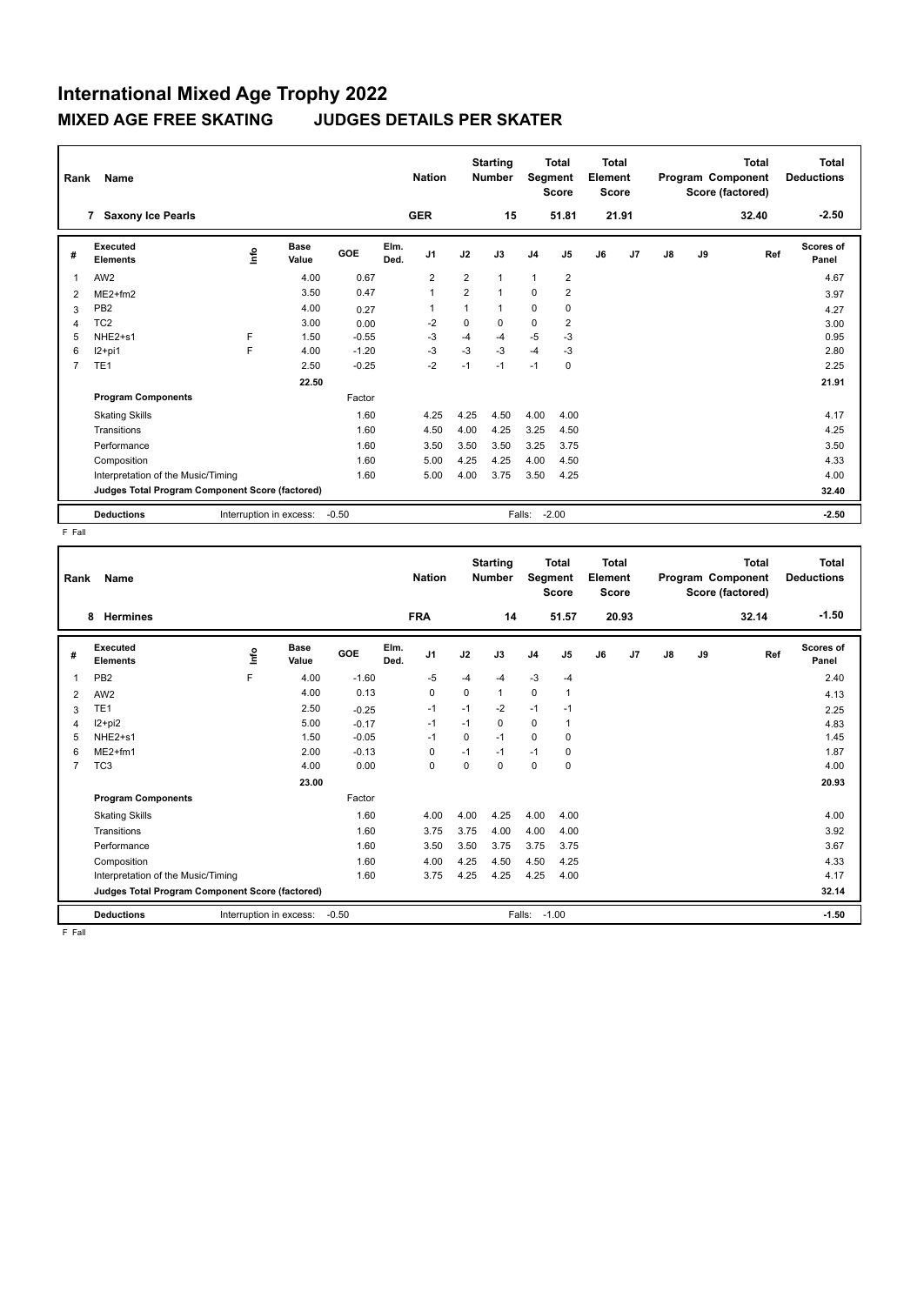| Rank           | Name                                            |      |               |         |              | <b>Nation</b>  |          | <b>Starting</b><br><b>Number</b> |                | <b>Total</b><br>Segment<br><b>Score</b> | <b>Total</b><br>Element<br><b>Score</b> |       |    |    | <b>Total</b><br>Program Component<br>Score (factored) | Total<br><b>Deductions</b> |
|----------------|-------------------------------------------------|------|---------------|---------|--------------|----------------|----------|----------------------------------|----------------|-----------------------------------------|-----------------------------------------|-------|----|----|-------------------------------------------------------|----------------------------|
|                | <b>United Blades</b><br>9                       |      |               |         |              | <b>SUI</b>     |          | $\overline{2}$                   |                | 50.89                                   |                                         | 21.42 |    |    | 29.47                                                 | 0.00                       |
| #              | Executed<br><b>Elements</b>                     | lnfo | Base<br>Value | GOE     | Elm.<br>Ded. | J <sub>1</sub> | J2       | J3                               | J <sub>4</sub> | J <sub>5</sub>                          | J6                                      | J7    | J8 | J9 | Ref                                                   | <b>Scores of</b><br>Panel  |
| $\mathbf 1$    | NHE2+s1                                         |      | 1.50          | $-0.10$ |              | $-1$           | 1        | $-1$                             | $-1$           | $\mathbf 0$                             |                                         |       |    |    |                                                       | 1.40                       |
| 2              | TC <sub>2</sub>                                 |      | 3.00          | 0.10    |              | 0              | 0        | 1                                | $\mathbf 0$    | $\overline{1}$                          |                                         |       |    |    |                                                       | 3.10                       |
| 3              | $ME2+fm2$                                       |      | 3.50          | $-0.12$ |              | 0              | $\Omega$ | $-1$                             | $-1$           | 0                                       |                                         |       |    |    |                                                       | 3.38                       |
| $\overline{4}$ | TE <sub>1</sub>                                 |      | 2.50          | $-0.17$ |              | $-1$           | 0        | 0                                | $-1$           | $-1$                                    |                                         |       |    |    |                                                       | 2.33                       |
| 5              | $12 + pi2$                                      |      | 5.00          | $-0.50$ |              | $-1$           | $-1$     | $-1$                             | $-1$           | 0                                       |                                         |       |    |    |                                                       | 4.50                       |
| 6              | PB <sub>1</sub>                                 |      | 2.50          | 0.08    |              | $\Omega$       | 1        | $\Omega$                         | 0              | $\overline{\phantom{a}}$                |                                         |       |    |    |                                                       | 2.58                       |
| $\overline{7}$ | AW <sub>2</sub>                                 |      | 4.00          | 0.13    |              | $\overline{1}$ | 0        | $\Omega$                         | $-1$           | $\overline{1}$                          |                                         |       |    |    |                                                       | 4.13                       |
|                |                                                 |      | 22.00         |         |              |                |          |                                  |                |                                         |                                         |       |    |    |                                                       | 21.42                      |
|                | <b>Program Components</b>                       |      |               | Factor  |              |                |          |                                  |                |                                         |                                         |       |    |    |                                                       |                            |
|                | <b>Skating Skills</b>                           |      |               | 1.60    |              | 3.75           | 3.75     | 3.75                             | 3.50           | 3.50                                    |                                         |       |    |    |                                                       | 3.67                       |
|                | Transitions                                     |      |               | 1.60    |              | 3.50           | 4.25     | 3.75                             | 3.25           | 3.75                                    |                                         |       |    |    |                                                       | 3.67                       |
|                | Performance                                     |      |               | 1.60    |              | 3.50           | 4.25     | 3.50                             | 3.50           | 3.75                                    |                                         |       |    |    |                                                       | 3.58                       |
|                | Composition                                     |      |               | 1.60    |              | 3.75           | 4.00     | 4.00                             | 3.75           | 3.75                                    |                                         |       |    |    |                                                       | 3.83                       |
|                | Interpretation of the Music/Timing              |      |               | 1.60    |              | 3.25           | 4.25     | 3.75                             | 3.75           | 3.50                                    |                                         |       |    |    |                                                       | 3.67                       |
|                | Judges Total Program Component Score (factored) |      |               |         |              |                |          |                                  |                |                                         |                                         |       |    |    |                                                       | 29.47                      |
|                | <b>Deductions</b>                               |      |               |         |              |                |          |                                  |                |                                         |                                         |       |    |    |                                                       | 0.00                       |

| Rank           | Name                                            |      |                      |            |              | <b>Nation</b>  |             | <b>Starting</b><br><b>Number</b> |                | <b>Total</b><br>Segment<br><b>Score</b> | <b>Total</b><br>Element<br><b>Score</b> |       |    |    | <b>Total</b><br>Program Component<br>Score (factored) | <b>Total</b><br><b>Deductions</b> |
|----------------|-------------------------------------------------|------|----------------------|------------|--------------|----------------|-------------|----------------------------------|----------------|-----------------------------------------|-----------------------------------------|-------|----|----|-------------------------------------------------------|-----------------------------------|
|                | <b>Team Skadi</b><br>10                         |      |                      |            |              | <b>POL</b>     |             | 11                               |                | 50.57                                   |                                         | 21.91 |    |    | 28.66                                                 | 0.00                              |
| #              | Executed<br><b>Elements</b>                     | lnfo | <b>Base</b><br>Value | <b>GOE</b> | Elm.<br>Ded. | J <sub>1</sub> | J2          | J3                               | J <sub>4</sub> | J <sub>5</sub>                          | J6                                      | J7    | J8 | J9 | Ref                                                   | Scores of<br>Panel                |
| 1              | TC <sub>3</sub>                                 |      | 4.00                 | 0.00       |              | 0              | $\mathbf 0$ | $\mathbf 0$                      | $-1$           | $\mathbf{1}$                            |                                         |       |    |    |                                                       | 4.00                              |
| $\overline{2}$ | TE <sub>1</sub>                                 |      | 2.50                 | $-0.42$    |              | $-2$           | $-2$        | $-2$                             | $\mathbf 0$    | $-1$                                    |                                         |       |    |    |                                                       | 2.08                              |
| 3              | AW <sub>2</sub>                                 |      | 4.00                 | 0.27       |              | 1              | $-1$        | $\mathbf 0$                      | $\mathbf{1}$   | 2                                       |                                         |       |    |    |                                                       | 4.27                              |
| 4              | PB <sub>2</sub>                                 |      | 4.00                 | $-0.27$    |              | $-1$           | $-1$        | $-1$                             | $\mathbf 0$    | 0                                       |                                         |       |    |    |                                                       | 3.73                              |
| 5              | $12+pi2$                                        |      | 5.00                 | $-0.50$    |              | $-1$           | $-1$        | $-1$                             | $-1$           | $-1$                                    |                                         |       |    |    |                                                       | 4.50                              |
| 6              | NHE <sub>2+s1</sub>                             |      | 1.50                 | $-0.10$    |              | $-1$           | $-1$        | $-1$                             | $\Omega$       | 0                                       |                                         |       |    |    |                                                       | 1.40                              |
| 7              | $ME2+fm1$                                       |      | 2.00                 | $-0.07$    |              | 0              | 0           | $-1$                             | $-1$           | 0                                       |                                         |       |    |    |                                                       | 1.93                              |
|                |                                                 |      | 23.00                |            |              |                |             |                                  |                |                                         |                                         |       |    |    |                                                       | 21.91                             |
|                | <b>Program Components</b>                       |      |                      | Factor     |              |                |             |                                  |                |                                         |                                         |       |    |    |                                                       |                                   |
|                | <b>Skating Skills</b>                           |      |                      | 1.60       |              | 3.25           | 3.25        | 3.75                             | 3.75           | 3.75                                    |                                         |       |    |    |                                                       | 3.58                              |
|                | Transitions                                     |      |                      | 1.60       |              | 3.50           | 3.75        | 3.75                             | 3.50           | 3.50                                    |                                         |       |    |    |                                                       | 3.58                              |
|                | Performance                                     |      |                      | 1.60       |              | 3.25           | 3.50        | 3.50                             | 3.50           | 3.75                                    |                                         |       |    |    |                                                       | 3.50                              |
|                | Composition                                     |      |                      | 1.60       |              | 3.75           | 3.75        | 4.00                             | 3.75           | 3.75                                    |                                         |       |    |    |                                                       | 3.75                              |
|                | Interpretation of the Music/Timing              |      |                      | 1.60       |              | 3.50           | 3.25        | 3.50                             | 3.50           | 3.50                                    |                                         |       |    |    |                                                       | 3.50                              |
|                | Judges Total Program Component Score (factored) |      |                      |            |              |                |             |                                  |                |                                         |                                         |       |    |    |                                                       | 28.66                             |
|                | <b>Deductions</b>                               |      |                      |            |              |                |             |                                  |                |                                         |                                         |       |    |    |                                                       | 0.00                              |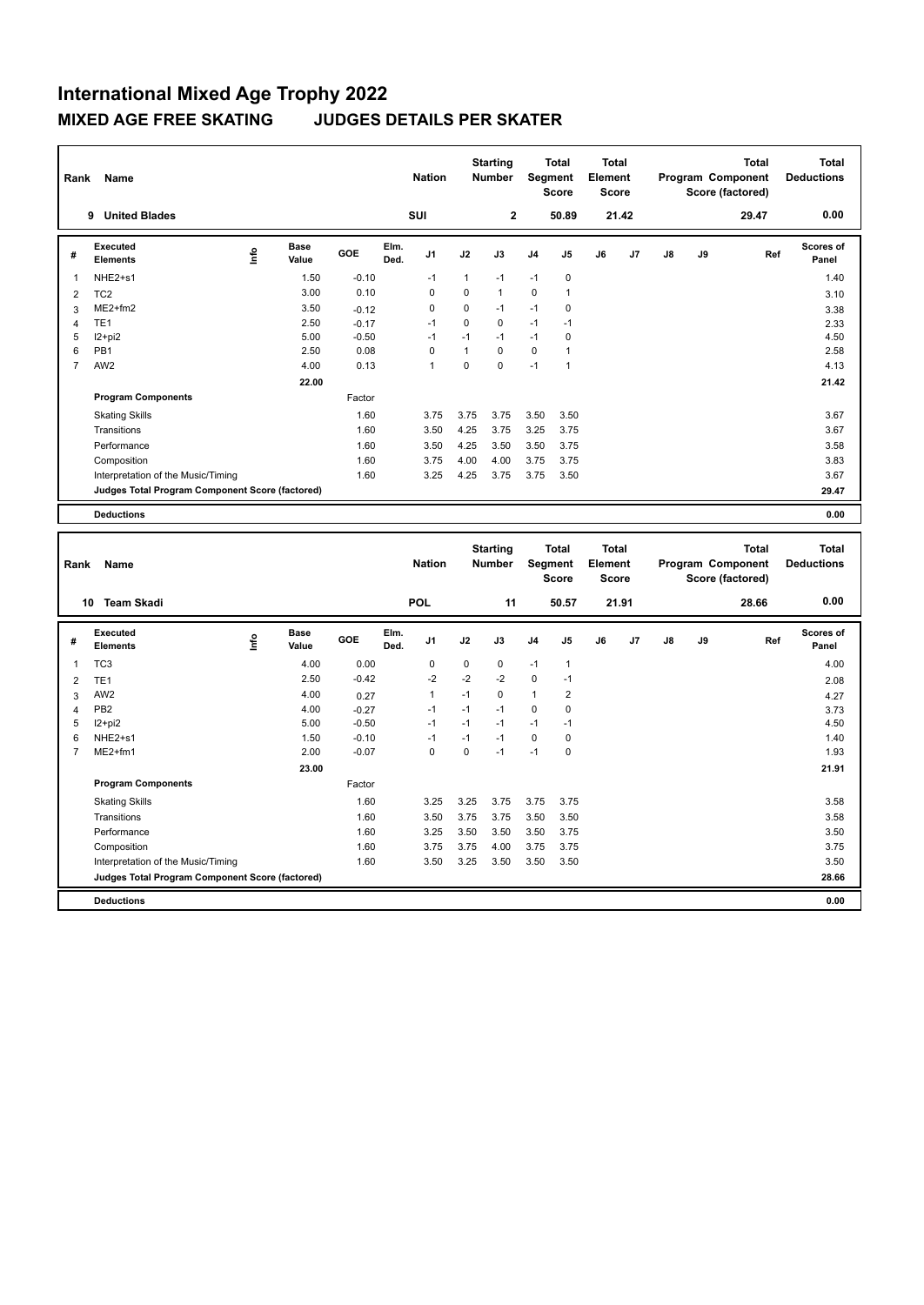| Rank | Name                                            |    |                      |         |              | <b>Nation</b>  |             | <b>Starting</b><br><b>Number</b> |             | <b>Total</b><br>Segment<br><b>Score</b> | Total<br>Element<br>Score |       |               |    | <b>Total</b><br>Program Component<br>Score (factored) | Total<br><b>Deductions</b> |
|------|-------------------------------------------------|----|----------------------|---------|--------------|----------------|-------------|----------------------------------|-------------|-----------------------------------------|---------------------------|-------|---------------|----|-------------------------------------------------------|----------------------------|
|      | <b>Z'Hysterik</b><br>11                         |    |                      |         |              | <b>FRA</b>     |             | 5                                |             | 50.55                                   |                           | 20.71 |               |    | 31.34                                                 | $-1.50$                    |
| #    | <b>Executed</b><br><b>Elements</b>              | ۴ů | <b>Base</b><br>Value | GOE     | Elm.<br>Ded. | J <sub>1</sub> | J2          | J3                               | J4          | J <sub>5</sub>                          | J6                        | J7    | $\mathsf{J}8$ | J9 | Ref                                                   | <b>Scores of</b><br>Panel  |
| 1    | $ME2+fm2$                                       |    | 3.50                 | 0.00    |              | 0              | $-1$        | 0                                | 0           | $\mathbf{1}$                            |                           |       |               |    |                                                       | 3.50                       |
| 2    | TE <sub>1</sub>                                 |    | 2.50                 | $-0.08$ |              | 0              | 0           | $-1$                             | $-1$        |                                         |                           |       |               |    |                                                       | 2.42                       |
| 3    | $12+pi2$                                        |    | 5.00                 | 0.17    |              | 0              |             | 1                                | $\mathbf 0$ | 0                                       |                           |       |               |    |                                                       | 5.17                       |
| 4    | NHE <sub>2+s1</sub>                             | F  | 1.50                 | $-0.50$ |              | -3             | $-2$        | -3                               | $-5$        | $-4$                                    |                           |       |               |    |                                                       | 1.00                       |
| 5    | TC <sub>2</sub>                                 | F  | 3.00                 | $-0.80$ |              | $-2$           | $-3$        | $-2$                             | $-3$        | $-3$                                    |                           |       |               |    |                                                       | 2.20                       |
| 6    | AL <sub>2</sub>                                 |    | 4.00                 | 0.00    |              | $\Omega$       | $\mathbf 0$ | $\Omega$                         | 0           | $\overline{2}$                          |                           |       |               |    |                                                       | 4.00                       |
| 7    | PB <sub>1</sub>                                 |    | 2.50                 | $-0.08$ |              | $\mathbf 0$    | $-1$        | $-1$                             | 0           | $\mathbf 0$                             |                           |       |               |    |                                                       | 2.42                       |
|      |                                                 |    | 22.00                |         |              |                |             |                                  |             |                                         |                           |       |               |    |                                                       | 20.71                      |
|      | <b>Program Components</b>                       |    |                      | Factor  |              |                |             |                                  |             |                                         |                           |       |               |    |                                                       |                            |
|      | <b>Skating Skills</b>                           |    |                      | 1.60    |              | 4.25           | 4.00        | 4.00                             | 3.75        | 4.25                                    |                           |       |               |    |                                                       | 4.08                       |
|      | Transitions                                     |    |                      | 1.60    |              | 3.75           | 3.75        | 4.25                             | 3.75        | 4.50                                    |                           |       |               |    |                                                       | 3.92                       |
|      | Performance                                     |    |                      | 1.60    |              | 3.25           | 3.50        | 3.50                             | 3.00        | 4.00                                    |                           |       |               |    |                                                       | 3.42                       |
|      | Composition                                     |    |                      | 1.60    |              | 4.25           | 4.25        | 4.25                             | 4.00        | 4.50                                    |                           |       |               |    |                                                       | 4.25                       |
|      | Interpretation of the Music/Timing              |    |                      | 1.60    |              | 3.75           | 4.25        | 4.00                             | 3.50        | 4.00                                    |                           |       |               |    |                                                       | 3.92                       |
|      | Judges Total Program Component Score (factored) |    |                      |         |              |                |             |                                  |             |                                         |                           |       |               |    |                                                       | 31.34                      |
|      | <b>Deductions</b>                               |    | Falls:               | $-1.50$ |              |                |             |                                  |             |                                         |                           |       |               |    |                                                       | $-1.50$                    |

| Rank           | Name                                            |                              |       |         |              | <b>Nation</b>  |      | <b>Starting</b><br><b>Number</b> |                | <b>Total</b><br>Segment<br><b>Score</b> | <b>Total</b><br>Element<br><b>Score</b> |                |               |    | <b>Total</b><br>Program Component<br>Score (factored) | <b>Total</b><br><b>Deductions</b> |
|----------------|-------------------------------------------------|------------------------------|-------|---------|--------------|----------------|------|----------------------------------|----------------|-----------------------------------------|-----------------------------------------|----------------|---------------|----|-------------------------------------------------------|-----------------------------------|
| 12             | Les Comètes                                     |                              |       |         |              | <b>FRA</b>     |      | 3                                |                | 49.49                                   |                                         | 18.83          |               |    | 30.66                                                 | 0.00                              |
| #              | Executed<br><b>Elements</b>                     | <b>Base</b><br>١nf٥<br>Value |       | GOE     | Elm.<br>Ded. | J <sub>1</sub> | J2   | J3                               | J <sub>4</sub> | J5                                      | J6                                      | J <sub>7</sub> | $\mathsf{J}8$ | J9 | Ref                                                   | Scores of<br>Panel                |
| 1              | I2+pi2                                          |                              | 5.00  | $-0.17$ |              | $-2$           | $-1$ | 0                                | $\mathbf 0$    | $\overline{2}$                          |                                         |                |               |    |                                                       | 4.83                              |
| 2              | <b>TEB</b>                                      |                              | 1.50  | $-0.15$ |              | $-2$           | $-1$ | $-1$                             | $-1$           | 0                                       |                                         |                |               |    |                                                       | 1.35                              |
| 3              | AW <sub>2</sub>                                 |                              | 4.00  | 0.00    |              | 0              | 0    | 0                                | 0              | 2                                       |                                         |                |               |    |                                                       | 4.00                              |
| 4              | TC <sub>2</sub>                                 |                              | 3.00  | 0.20    |              |                | 1    | 0                                | $-1$           | 2                                       |                                         |                |               |    |                                                       | 3.20                              |
| 5              | NHE2+s1                                         |                              | 1.50  | $-0.25$ |              | $-2$           | $-2$ | $-2$                             | $-1$           | 0                                       |                                         |                |               |    |                                                       | 1.25                              |
| 6              | $ME2+fm1$                                       |                              | 2.00  | $-0.13$ |              | $\mathbf 0$    | $-1$ | $-1$                             | $-1$           | 0                                       |                                         |                |               |    |                                                       | 1.87                              |
| $\overline{7}$ | PB <sub>1</sub>                                 |                              | 2.50  | $-0.17$ |              | $-1$           | $-2$ | $-1$                             | 0              | 0                                       |                                         |                |               |    |                                                       | 2.33                              |
|                |                                                 |                              | 19.50 |         |              |                |      |                                  |                |                                         |                                         |                |               |    |                                                       | 18.83                             |
|                | <b>Program Components</b>                       |                              |       | Factor  |              |                |      |                                  |                |                                         |                                         |                |               |    |                                                       |                                   |
|                | <b>Skating Skills</b>                           |                              |       | 1.60    |              | 3.25           | 3.75 | 4.00                             | 3.75           | 4.25                                    |                                         |                |               |    |                                                       | 3.83                              |
|                | Transitions                                     |                              |       | 1.60    |              | 3.50           | 4.00 | 4.00                             | 3.50           | 4.25                                    |                                         |                |               |    |                                                       | 3.83                              |
|                | Performance                                     |                              |       | 1.60    |              | 3.25           | 3.75 | 3.75                             | 3.75           | 4.25                                    |                                         |                |               |    |                                                       | 3.75                              |
|                | Composition                                     |                              |       | 1.60    |              | 3.50           | 3.75 | 4.25                             | 4.00           | 4.50                                    |                                         |                |               |    |                                                       | 4.00                              |
|                | Interpretation of the Music/Timing              |                              |       | 1.60    |              | 3.25           | 3.50 | 4.00                             | 3.75           | 4.25                                    |                                         |                |               |    |                                                       | 3.75                              |
|                | Judges Total Program Component Score (factored) |                              |       |         |              |                |      |                                  |                |                                         |                                         |                |               |    |                                                       | 30.66                             |
|                | <b>Deductions</b>                               |                              |       |         |              |                |      |                                  |                |                                         |                                         |                |               |    |                                                       | 0.00                              |
|                |                                                 |                              |       |         |              |                |      |                                  |                |                                         |                                         |                |               |    |                                                       |                                   |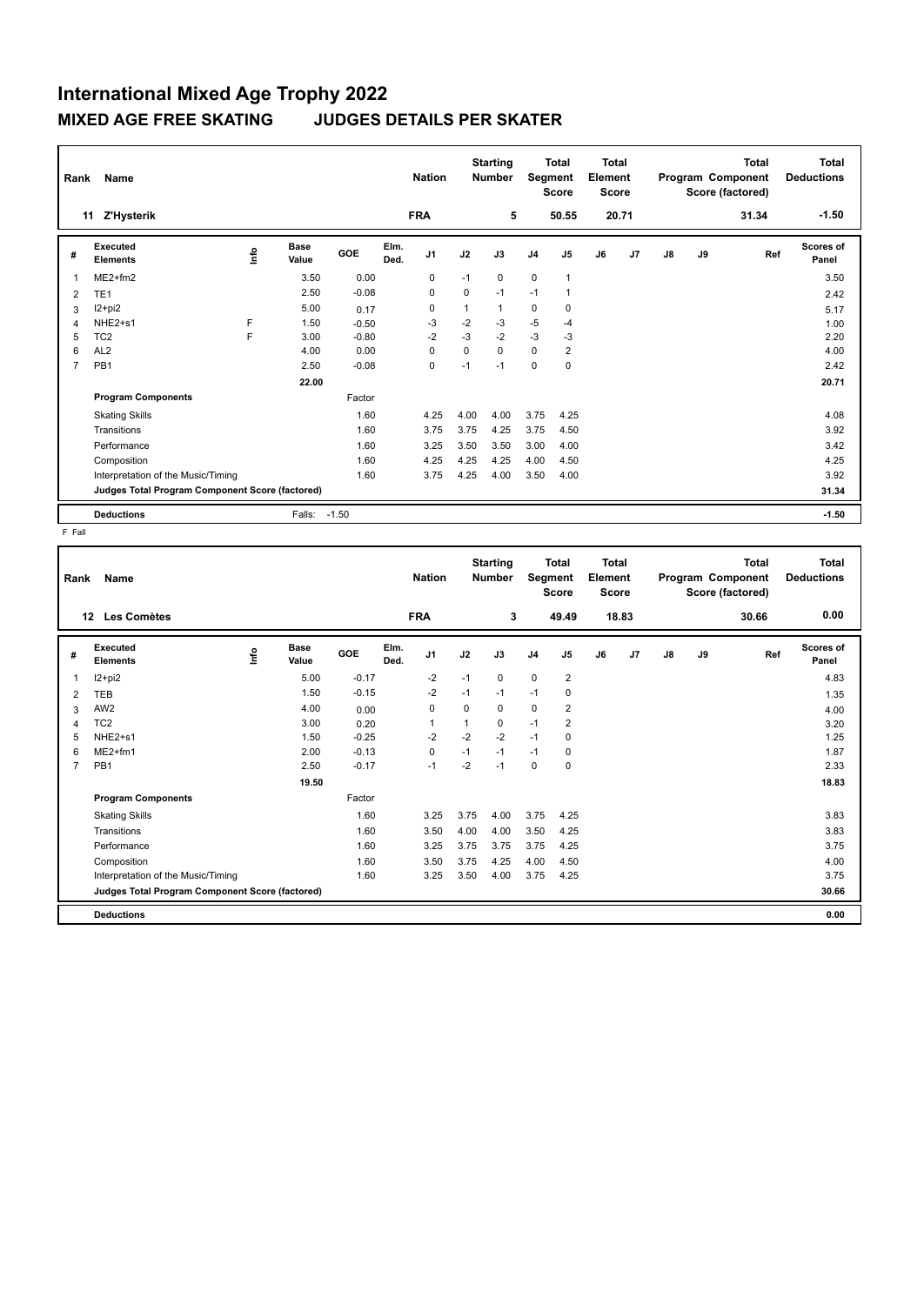| Rank           | Name                                            |      |                      |         |              | <b>Nation</b> |          | <b>Starting</b><br><b>Number</b> |                | <b>Total</b><br>Segment<br><b>Score</b> | <b>Total</b><br>Element<br><b>Score</b> |       |    |    | <b>Total</b><br>Program Component<br>Score (factored) | <b>Total</b><br><b>Deductions</b> |
|----------------|-------------------------------------------------|------|----------------------|---------|--------------|---------------|----------|----------------------------------|----------------|-----------------------------------------|-----------------------------------------|-------|----|----|-------------------------------------------------------|-----------------------------------|
| 13             | <b>Shining Blades</b>                           |      |                      |         |              | <b>ITA</b>    |          | 7                                |                | 44.38                                   |                                         | 14.78 |    |    | 29.60                                                 | 0.00                              |
| #              | Executed<br><b>Elements</b>                     | lnfo | <b>Base</b><br>Value | GOE     | Elm.<br>Ded. | J1            | J2       | J3                               | J <sub>4</sub> | J <sub>5</sub>                          | J6                                      | J7    | J8 | J9 | Ref                                                   | <b>Scores of</b><br>Panel         |
| $\mathbf{1}$   | AL <sub>1</sub>                                 |      | 2.50                 | 0.17    |              | $-2$          | 1        | $\mathbf{1}$                     | $\mathbf 0$    | $\mathbf{1}$                            |                                         |       |    |    |                                                       | 2.67                              |
| 2              | TC <sub>2</sub>                                 |      | 3.00                 | $-0.10$ |              | 0             | $-1$     | $-1$                             | $\mathbf 0$    | 0                                       |                                         |       |    |    |                                                       | 2.90                              |
| 3              | $11+pi1$                                        |      | 2.00                 | $-0.27$ |              | -1            | $-3$     | $-2$                             | $-1$           | $-1$                                    |                                         |       |    |    |                                                       | 1.73                              |
| $\overline{4}$ | TEB                                             |      | 1.50                 | $-0.30$ |              | $-2$          | $-2$     | $-2$                             | $-2$           | $-2$                                    |                                         |       |    |    |                                                       | 1.20                              |
| 5              | $ME1+fm1$                                       |      | 1.75                 | 0.00    |              | 0             | 0        | 0                                | $-1$           | $\overline{1}$                          |                                         |       |    |    |                                                       | 1.75                              |
| 6              | NHE <sub>1+s1</sub>                             |      | 1.00                 | $-0.07$ |              | $-2$          | $\Omega$ | $-1$                             | $-1$           | 1                                       |                                         |       |    |    |                                                       | 0.93                              |
| $\overline{7}$ | PB <sub>2</sub>                                 |      | 4.00                 | $-0.40$ |              | $-1$          | $-1$     | $\mathbf 0$                      | $-1$           | $-1$                                    |                                         |       |    |    |                                                       | 3.60                              |
|                |                                                 |      | 15.75                |         |              |               |          |                                  |                |                                         |                                         |       |    |    |                                                       | 14.78                             |
|                | <b>Program Components</b>                       |      |                      | Factor  |              |               |          |                                  |                |                                         |                                         |       |    |    |                                                       |                                   |
|                | <b>Skating Skills</b>                           |      |                      | 1.60    |              | 3.25          | 3.50     | 4.00                             | 3.50           | 3.75                                    |                                         |       |    |    |                                                       | 3.58                              |
|                | Transitions                                     |      |                      | 1.60    |              | 3.50          | 3.75     | 3.75                             | 3.25           | 3.75                                    |                                         |       |    |    |                                                       | 3.67                              |
|                | Performance                                     |      |                      | 1.60    |              | 3.75          | 3.50     | 3.75                             | 3.50           | 4.25                                    |                                         |       |    |    |                                                       | 3.67                              |
|                | Composition                                     |      |                      | 1.60    |              | 3.75          | 3.50     | 4.00                             | 3.75           | 4.00                                    |                                         |       |    |    |                                                       | 3.83                              |
|                | Interpretation of the Music/Timing              |      |                      | 1.60    |              | 4.00          | 3.75     | 3.75                             | 3.25           | 3.75                                    |                                         |       |    |    |                                                       | 3.75                              |
|                | Judges Total Program Component Score (factored) |      |                      |         |              |               |          |                                  |                |                                         |                                         |       |    |    |                                                       | 29.60                             |
|                | <b>Deductions</b>                               |      |                      |         |              |               |          |                                  |                |                                         |                                         |       |    |    |                                                       | 0.00                              |

| Rank           | Name                                            |      |                      |         |              | <b>Nation</b>  |          | <b>Starting</b><br><b>Number</b> |                | <b>Total</b><br>Segment<br><b>Score</b> | <b>Total</b><br>Element<br><b>Score</b> |       |    |    | Total<br>Program Component<br>Score (factored) | <b>Total</b><br><b>Deductions</b> |
|----------------|-------------------------------------------------|------|----------------------|---------|--------------|----------------|----------|----------------------------------|----------------|-----------------------------------------|-----------------------------------------|-------|----|----|------------------------------------------------|-----------------------------------|
|                | <b>Team Illuminique</b><br>14                   |      |                      |         |              | <b>NED</b>     |          | 12                               |                | 43.62                                   |                                         | 17.36 |    |    | 28.26                                          | $-2.00$                           |
| #              | Executed<br><b>Elements</b>                     | ١nfo | <b>Base</b><br>Value | GOE     | Elm.<br>Ded. | J <sub>1</sub> | J2       | J3                               | J <sub>4</sub> | J <sub>5</sub>                          | J6                                      | J7    | J8 | J9 | Ref                                            | Scores of<br>Panel                |
| 1              | TC <sub>2</sub>                                 |      | 3.00                 | 0.00    |              | 0              | 0        | $-1$                             | 0              | $\mathbf{1}$                            |                                         |       |    |    |                                                | 3.00                              |
| $\overline{2}$ | $ME1+fm1$                                       |      | 1.75                 | 0.00    |              | 0              | $\Omega$ | $\mathbf 0$                      | 0              | $\overline{2}$                          |                                         |       |    |    |                                                | 1.75                              |
| 3              | NHE2+s1                                         |      | 1.50                 | $-0.05$ |              | $-1$           | 1        | $-1$                             | 0              | 0                                       |                                         |       |    |    |                                                | 1.45                              |
| 4              | PBB                                             |      | 1.50                 | $-0.15$ |              | $-1$           | $-2$     | $-2$                             | 0              | 0                                       |                                         |       |    |    |                                                | 1.35                              |
| 5              | <b>TEB</b>                                      |      | 1.50                 | $-0.25$ |              | $-2$           | $-1$     | $-2$                             | $-2$           | $-1$                                    |                                         |       |    |    |                                                | 1.25                              |
| 6              | $12+pi2$                                        |      | 5.00                 | $-0.17$ |              | $-1$           | $\Omega$ | $-1$                             | $\Omega$       | $\mathbf 0$                             |                                         |       |    |    |                                                | 4.83                              |
|                | AW <sub>2</sub>                                 |      | 4.00                 | $-0.27$ |              | $-1$           | $-1$     | 0                                | $-1$           | 1                                       |                                         |       |    |    |                                                | 3.73                              |
|                |                                                 |      | 18.25                |         |              |                |          |                                  |                |                                         |                                         |       |    |    |                                                | 17.36                             |
|                | <b>Program Components</b>                       |      |                      | Factor  |              |                |          |                                  |                |                                         |                                         |       |    |    |                                                |                                   |
|                | <b>Skating Skills</b>                           |      |                      | 1.60    |              | 3.50           | 3.00     | 3.75                             | 3.50           | 4.00                                    |                                         |       |    |    |                                                | 3.58                              |
|                | Transitions                                     |      |                      | 1.60    |              | 3.25           | 3.25     | 3.50                             | 3.25           | 4.25                                    |                                         |       |    |    |                                                | 3.33                              |
|                | Performance                                     |      |                      | 1.60    |              | 3.25           | 3.25     | 3.75                             | 3.50           | 4.25                                    |                                         |       |    |    |                                                | 3.50                              |
|                | Composition                                     |      |                      | 1.60    |              | 3.25           | 3.50     | 3.75                             | 3.75           | 4.25                                    |                                         |       |    |    |                                                | 3.67                              |
|                | Interpretation of the Music/Timing              |      |                      | 1.60    |              | 3.50           | 3.50     | 3.50                             | 3.75           | 4.00                                    |                                         |       |    |    |                                                | 3.58                              |
|                | Judges Total Program Component Score (factored) |      |                      |         |              |                |          |                                  |                |                                         |                                         |       |    |    |                                                | 28.26                             |
|                | <b>Deductions</b>                               |      | Falls:               | $-0.50$ |              |                |          | Non-permitted element:           |                | $-1.50$                                 |                                         |       |    |    |                                                | $-2.00$                           |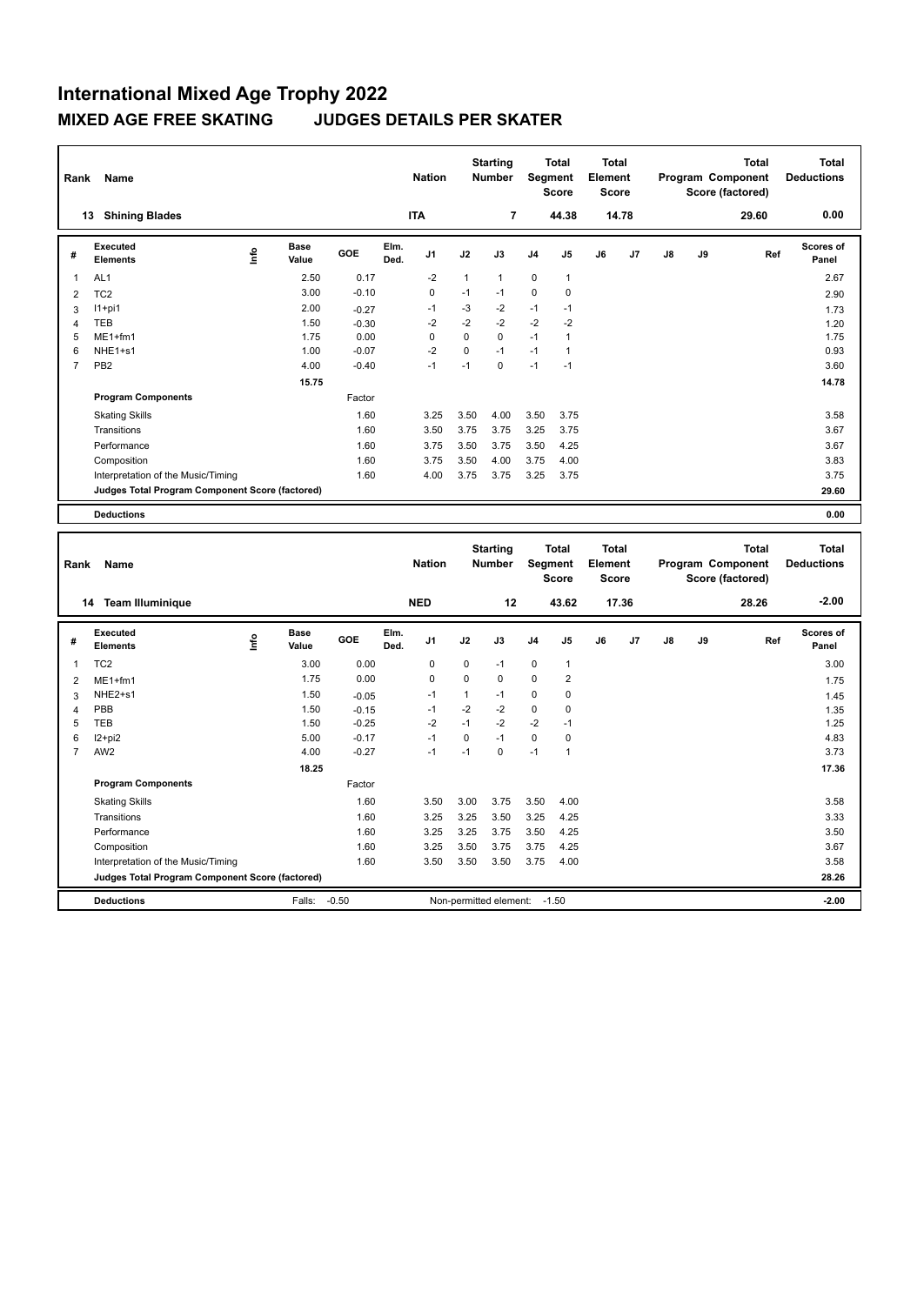| Rank | Name                                            |      | <b>Nation</b>        |         |              | <b>Starting</b><br><b>Number</b> |             | <b>Total</b><br>Segment<br><b>Score</b> |                | Total<br>Element<br><b>Score</b> |    |       | <b>Total</b><br>Program Component<br>Score (factored) | <b>Total</b><br><b>Deductions</b> |       |                           |
|------|-------------------------------------------------|------|----------------------|---------|--------------|----------------------------------|-------------|-----------------------------------------|----------------|----------------------------------|----|-------|-------------------------------------------------------|-----------------------------------|-------|---------------------------|
|      | <b>Team Bernettes</b><br>15                     |      |                      |         |              | SUI                              |             | 9                                       |                | 43.17                            |    | 16.03 |                                                       |                                   | 28.14 | $-1.00$                   |
| #    | Executed<br><b>Elements</b>                     | lnfo | <b>Base</b><br>Value | GOE     | Elm.<br>Ded. | J <sub>1</sub>                   | J2          | J3                                      | J <sub>4</sub> | J <sub>5</sub>                   | J6 | J7    | J8                                                    | J9                                | Ref   | <b>Scores of</b><br>Panel |
| 1    | TC <sub>2</sub>                                 |      | 3.00                 | $-0.10$ |              | $-1$                             | $-1$        | 0                                       | $\mathbf 0$    | $\overline{2}$                   |    |       |                                                       |                                   |       | 2.90                      |
| 2    | PB <sub>2</sub>                                 |      | 4.00                 | $-0.27$ |              | -1                               | $-1$        | $-2$                                    | 0              | 0                                |    |       |                                                       |                                   |       | 3.73                      |
| 3    | $12+pi2$                                        | F    | 5.00                 | $-2.33$ |              | $-5$                             | $-5$        | -4                                      | $-3$           | $-5$                             |    |       |                                                       |                                   |       | 2.67                      |
| 4    | $ME2+fm1$                                       |      | 2.00                 | 0.00    |              | $\Omega$                         | 0           | 0                                       | 0              | 0                                |    |       |                                                       |                                   |       | 2.00                      |
| 5    | NHE2+s1                                         |      | 1.50                 | $-0.05$ |              | $-1$                             | $\Omega$    | $-1$                                    | $\Omega$       | $\mathbf 0$                      |    |       |                                                       |                                   |       | 1.45                      |
| 6    | AL <sub>1</sub>                                 |      | 2.50                 | $-0.17$ |              | $-1$                             | $\mathbf 0$ | $-1$                                    | $\mathbf 0$    | $-1$                             |    |       |                                                       |                                   |       | 2.33                      |
| 7    | TEB                                             | F    | 1.50                 | $-0.55$ |              | $-4$                             | $-3$        | -3                                      | $-4$           | $-4$                             |    |       |                                                       |                                   |       | 0.95                      |
|      |                                                 |      | 19.50                |         |              |                                  |             |                                         |                |                                  |    |       |                                                       |                                   |       | 16.03                     |
|      | <b>Program Components</b>                       |      |                      | Factor  |              |                                  |             |                                         |                |                                  |    |       |                                                       |                                   |       |                           |
|      | <b>Skating Skills</b>                           |      |                      | 1.60    |              | 3.25                             | 3.50        | 4.00                                    | 3.25           | 3.50                             |    |       |                                                       |                                   |       | 3.42                      |
|      | Transitions                                     |      |                      | 1.60    |              | 3.25                             | 3.75        | 3.50                                    | 3.25           | 3.50                             |    |       |                                                       |                                   |       | 3.42                      |
|      | Performance                                     |      |                      | 1.60    |              | 3.25                             | 3.25        | 3.50                                    | 3.50           | 3.50                             |    |       |                                                       |                                   |       | 3.42                      |
|      | Composition                                     |      |                      | 1.60    |              | 3.00                             | 3.75        | 3.75                                    | 3.75           | 3.75                             |    |       |                                                       |                                   |       | 3.75                      |
|      | Interpretation of the Music/Timing              |      |                      | 1.60    |              | 3.00                             | 3.50        | 3.75                                    | 3.75           | 3.50                             |    |       |                                                       |                                   |       | 3.58                      |
|      | Judges Total Program Component Score (factored) |      |                      |         |              |                                  |             |                                         |                |                                  |    |       |                                                       |                                   |       | 28.14                     |
|      | <b>Deductions</b>                               |      | Falls:               | $-1.00$ |              |                                  |             |                                         |                |                                  |    |       |                                                       |                                   |       | $-1.00$                   |

| Rank           | <b>Name</b>                                     |      |                      |         |              | <b>Nation</b>  |          | <b>Starting</b><br><b>Number</b> |                | <b>Total</b><br>Segment<br><b>Score</b> | <b>Total</b><br>Element<br><b>Score</b> |       |    |    | <b>Total</b><br>Program Component<br>Score (factored) | <b>Total</b><br><b>Deductions</b> |
|----------------|-------------------------------------------------|------|----------------------|---------|--------------|----------------|----------|----------------------------------|----------------|-----------------------------------------|-----------------------------------------|-------|----|----|-------------------------------------------------------|-----------------------------------|
|                | <b>DIAMONDS</b><br>16                           |      |                      |         |              | <b>EST</b>     |          | 8                                |                | 43.06                                   |                                         | 14.66 |    |    | 28.40                                                 | 0.00                              |
| #              | <b>Executed</b><br><b>Elements</b>              | ١nf٥ | <b>Base</b><br>Value | GOE     | Elm.<br>Ded. | J <sub>1</sub> | J2       | J3                               | J <sub>4</sub> | J5                                      | J6                                      | J7    | J8 | J9 | Ref                                                   | Scores of<br>Panel                |
| 1              | $12+pi2$                                        |      | 5.00                 | 0.33    |              | $\mathbf{1}$   | 1        | $-1$                             | $\mathbf 0$    | $\overline{2}$                          |                                         |       |    |    |                                                       | 5.33                              |
| 2              | TE <sub>1</sub>                                 |      | 2.50                 | $-0.33$ |              | $-1$           | $-1$     | $-2$                             | $-1$           | $-2$                                    |                                         |       |    |    |                                                       | 2.17                              |
| 3              | $ME2+fm1$                                       |      | 2.00                 | $-0.20$ |              | $-1$           | $-2$     | $-1$                             | $-1$           | $-1$                                    |                                         |       |    |    |                                                       | 1.80                              |
| 4              | <b>TCB</b>                                      |      | 1.00                 | $-0.07$ |              | $-1$           | $-1$     | $-1$                             | $\Omega$       | $\mathbf{1}$                            |                                         |       |    |    |                                                       | 0.93                              |
| 5              | NHE <sub>2+s1</sub>                             |      | 1.50                 | $-0.15$ |              | $-2$           | $-1$     | $-1$                             | $-1$           | $-1$                                    |                                         |       |    |    |                                                       | 1.35                              |
| 6              | PB <sub>1</sub>                                 |      | 2.50                 | $-0.42$ |              | $-2$           | $-2$     | $-2$                             | $-1$           | $-1$                                    |                                         |       |    |    |                                                       | 2.08                              |
| $\overline{7}$ | AWB                                             |      | 1.00                 | 0.00    |              | $\mathbf{1}$   | $\Omega$ | 0                                | $\mathbf 0$    | 0                                       |                                         |       |    |    |                                                       | 1.00                              |
|                |                                                 |      | 15.50                |         |              |                |          |                                  |                |                                         |                                         |       |    |    |                                                       | 14.66                             |
|                | <b>Program Components</b>                       |      |                      | Factor  |              |                |          |                                  |                |                                         |                                         |       |    |    |                                                       |                                   |
|                | <b>Skating Skills</b>                           |      |                      | 1.60    |              | 3.75           | 3.50     | 3.50                             | 3.00           | 4.00                                    |                                         |       |    |    |                                                       | 3.58                              |
|                | Transitions                                     |      |                      | 1.60    |              | 3.75           | 3.75     | 3.50                             | 3.00           | 3.75                                    |                                         |       |    |    |                                                       | 3.67                              |
|                | Performance                                     |      |                      | 1.60    |              | 3.50           | 3.50     | 3.50                             | 3.25           | 4.00                                    |                                         |       |    |    |                                                       | 3.50                              |
|                | Composition                                     |      |                      | 1.60    |              | 3.75           | 3.50     | 3.75                             | 2.75           | 4.00                                    |                                         |       |    |    |                                                       | 3.67                              |
|                | Interpretation of the Music/Timing              |      |                      | 1.60    |              | 3.00           | 3.50     | 3.75                             | 3.00           | 3.50                                    |                                         |       |    |    |                                                       | 3.33                              |
|                | Judges Total Program Component Score (factored) |      |                      |         |              |                |          |                                  |                |                                         |                                         |       |    |    |                                                       | 28.40                             |
|                | <b>Deductions</b>                               |      |                      |         |              |                |          |                                  |                |                                         |                                         |       |    |    |                                                       | 0.00                              |